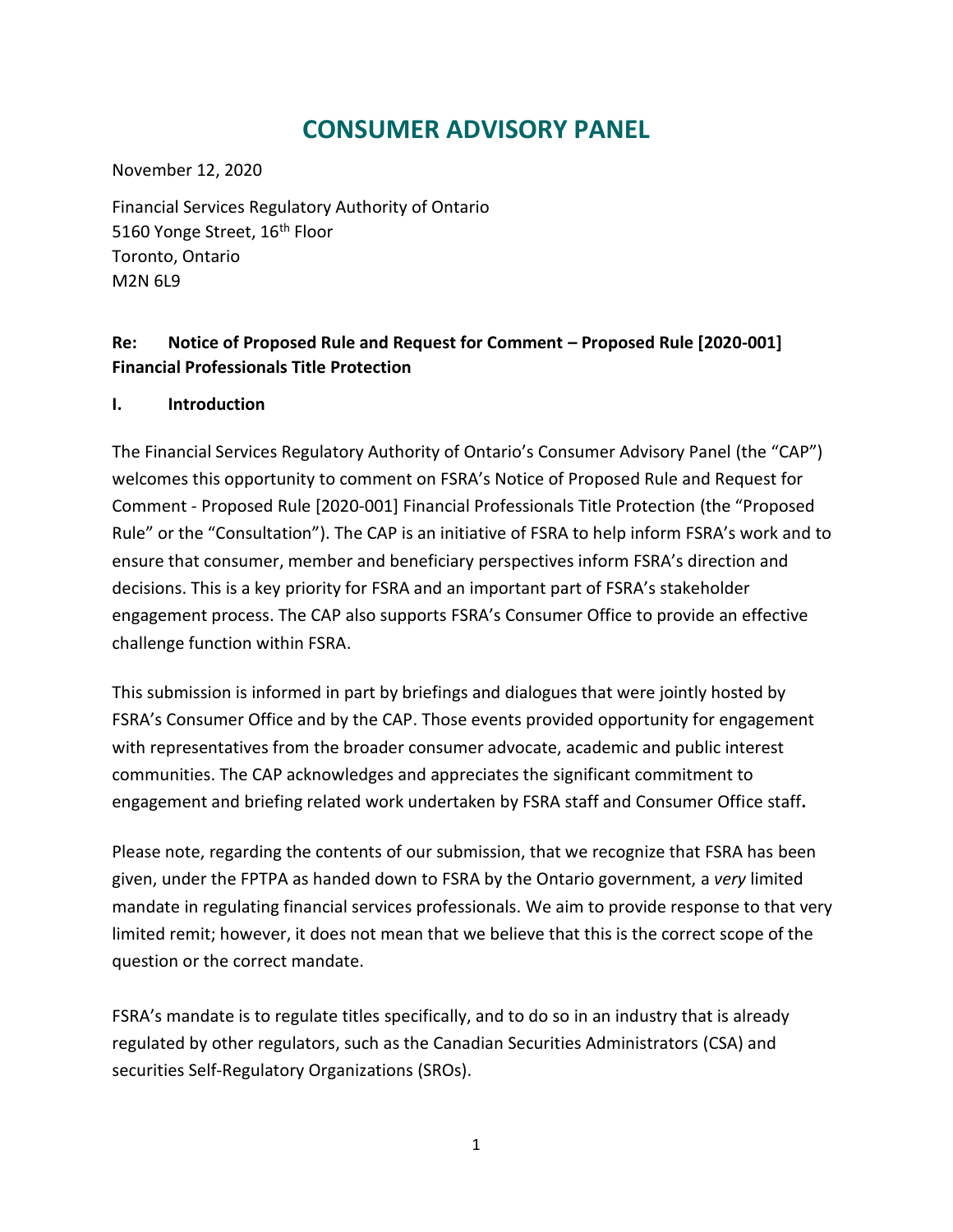Other legislation, regulations and associated rules (such as securities regulatory national instruments or multi-lateral instruments, and other rules and regulations) may govern and apply to many issues, including some issues addressed here. The landscape is complex, and it can itself be a challenge to consumers.

Given the complexity of the jurisdictional issues, and the limitations of FSRA's narrow and specific mandate in this area, our comments or suggestions herein may not always reflect issues that are properly within FSRA's mandate or control. Indeed, the role of the CAP is to support and advise FSRA on issues of consumer protection. Because of the very limited mandate provided, we have as a committee struggled with the frank reality that many of the committee members agreed, and indeed the broad consensus of key informants indicated, that the original remit of the mandate provided to FSRA was too limited.

Regardless of this complicating factor, this submission hopes to provide a summary on the issue before FSRA on Title Protection. It does not mean that the CAP agrees that this is the right mandate. Quite the contrary.

While the CAP intends to provide feedback that is useful for FSRA, the CAP does not adjudicate on jurisdiction. Accordingly, we might make recommendations or express concerns regarding issues which may be outside of FSRA's mandate within the context of the broader capital markets space and regulatory environment with respect to financial services professionals.

The entirety of this letter should be read within this context.

# **II. Executive Summary**

The CAP's key recommendations in response to FSRA's consultation questions are as follows:

- The FP competency profiles should reflect globally recognized financial planning profiles
- Credential criteria should require broad product knowledge, KYC and suitability education, robust education on financial alternatives and holistic cross-disciplinary knowledge for financial planners
- Disclosures required should include clear, comprehensible, plain language disclosure of a title user's credentials, a comparison of their credentials against others in the marketplace, credential limitations and related consumer impact, and fulsome discussion of competencies and competency limitations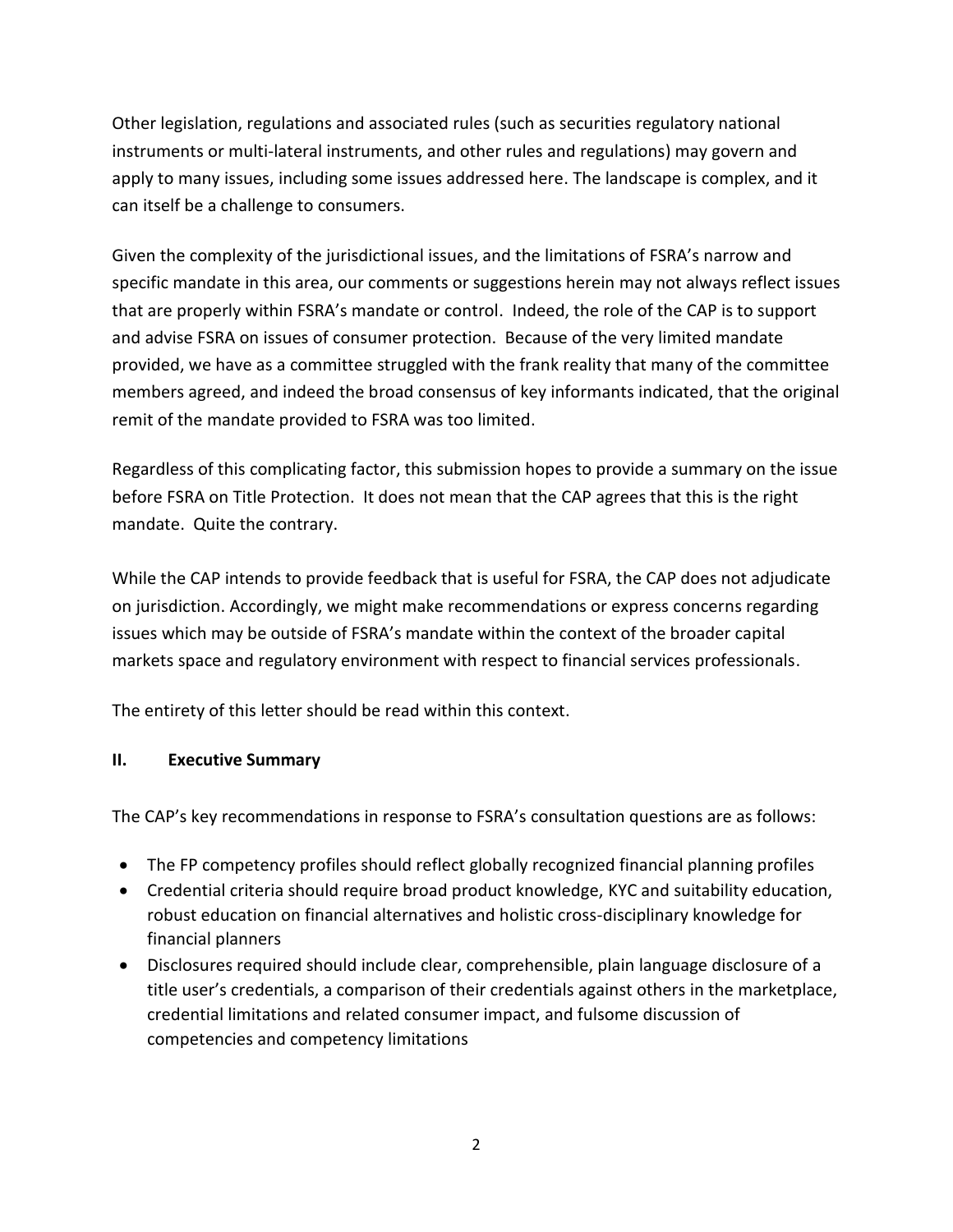- Exemptions should not be granted, although there may be specific qualifications that are already subject to other self-regulatory frameworks, such as the CFA, which may merit some review
- Fees paid by title holders should fund this regulatory regime with a view to minimizing cost considering potential for flow through of costs to the consumer
- Disclosure requirements, and future work of the Consumer Office, should support consumer education and awareness

The CAP's more general comments may in some cases be relevant to, and within the purview, of other bodies such as the Ontario government, or other regulatory or self-regulatory organizations. Key recommendations from the CAP's general comments include:

- A less fragmented approach should instead be pursued by the Ontario government
- A central database should be developed and mirrored by each credentialing body and should include disciplinary information
- Prescriptive rules or guidance should be developed to broaden the range of captured titles
- Credentialing body minimum criteria should be numerous, rigorous, professionalized and public interest oriented, with bans on lobbying activities that relate to this framework and related areas
- Credentialing bodies should be monitored and audited by FSRA
- Information sharing with other financial services professionals' regulators is important and merits separate review, including with respect to privacy issues
- Credentialing bodies should require from their members adherence to a best interest standard
- Regulators with the mandate to do so should ban conflicted financial incentives associated with limited product shelves
- There should be no grandfathering
- Any fines that credentialing bodies are able to levy should be enforceable in civil court
- From the release of the framework, use of protected and confusingly similar titles should be banned for persons without the appropriate credentials, except for a very short transition period for those actively in the process of credential obtainment

# **III. General Comments**

# Fragmentation and Regulatory Burden

The Ontario legislature is effectively creating an additional layer of regulatory burden for industry (financial advisors and planners) through its introduction of the Financial Professionals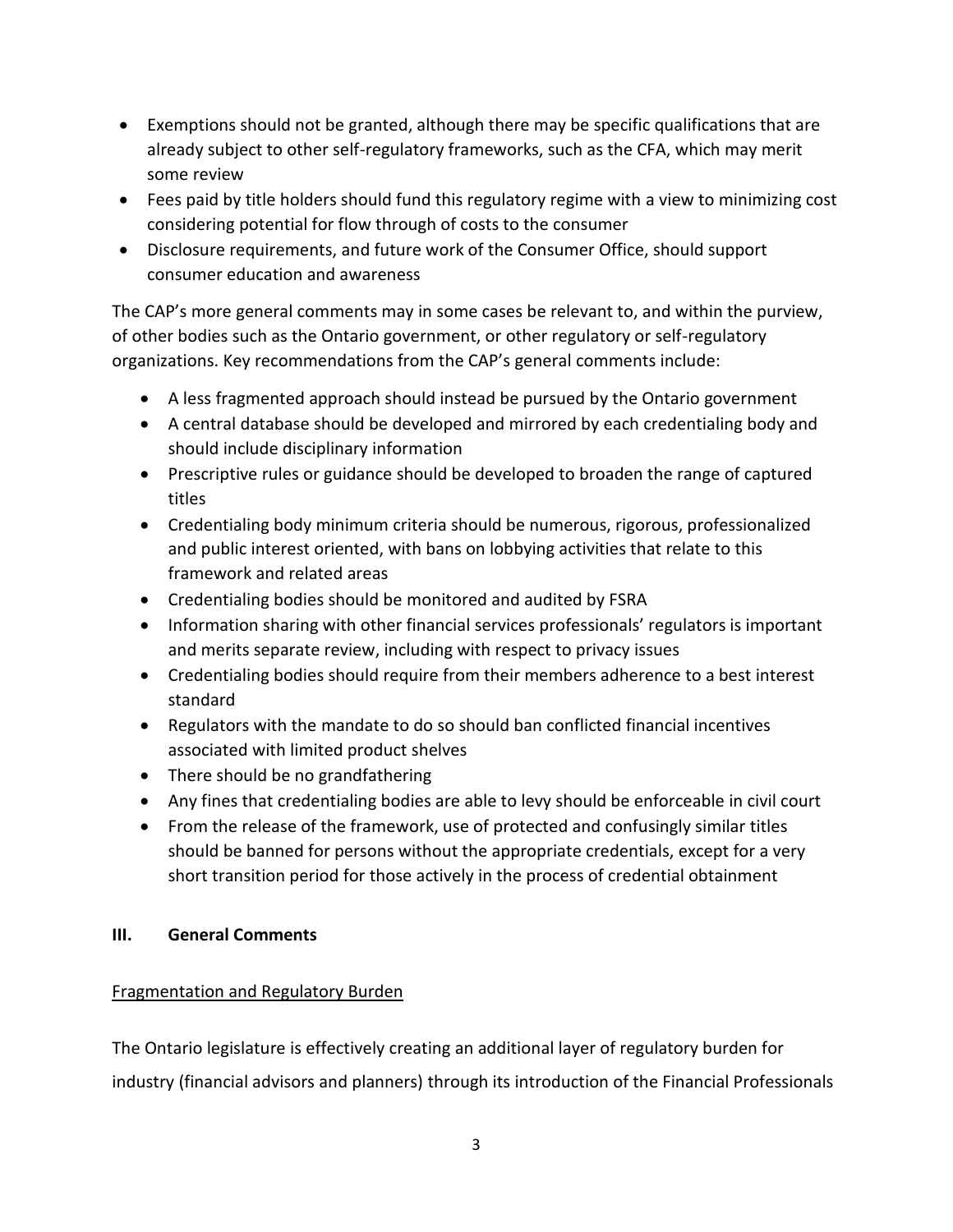Title Protection Act, 2019 (the "FPTPA"), and associated framework. Although the legislature's stated goal is efficient and effective regulation, the FPTPA shows that the government has opted for a patchwork system instead of a holistic, comprehensive system that minimizes regulatory burden and protects consumers. The legislation adds to financial services regulation new regulatory layers with limited scope, including the new credentialing body ("CB") layer. We believe that creating more fragmentation is antiquated in approach.

We also believe that additional layers (including the FSRA layer and the CB layer) increase regulatory burden not only for industry but also for consumers, given that the regulatory environment will be challenging to navigate and there is ultimately one payor -- the consumer.

The CAP's advice is organized thematically as follows:

# **Registry**

The CAP proposes the development of a central database for all Ontario title users. This supports consumers in avoiding charlatans. A central database is one way for FSRA to mitigate the burden imposed on consumers. A central database that is mirrored by each CB body is needed and should include notices of ongoing investigations, enforcement actions and disciplinary decisions about title users.

# Reasonably Confusing Titles

The Proposed Rule notes that consumer advocates have raised concerns regarding the wide array of titles in the financial marketplace which contribute to consumer confusion.

Titles that generate consumer confusion can be categorized as:

1. Organization or employment titles such as director, VP, manager etc. Such titles are often granted as a reward or recognition for sales results within the employment context.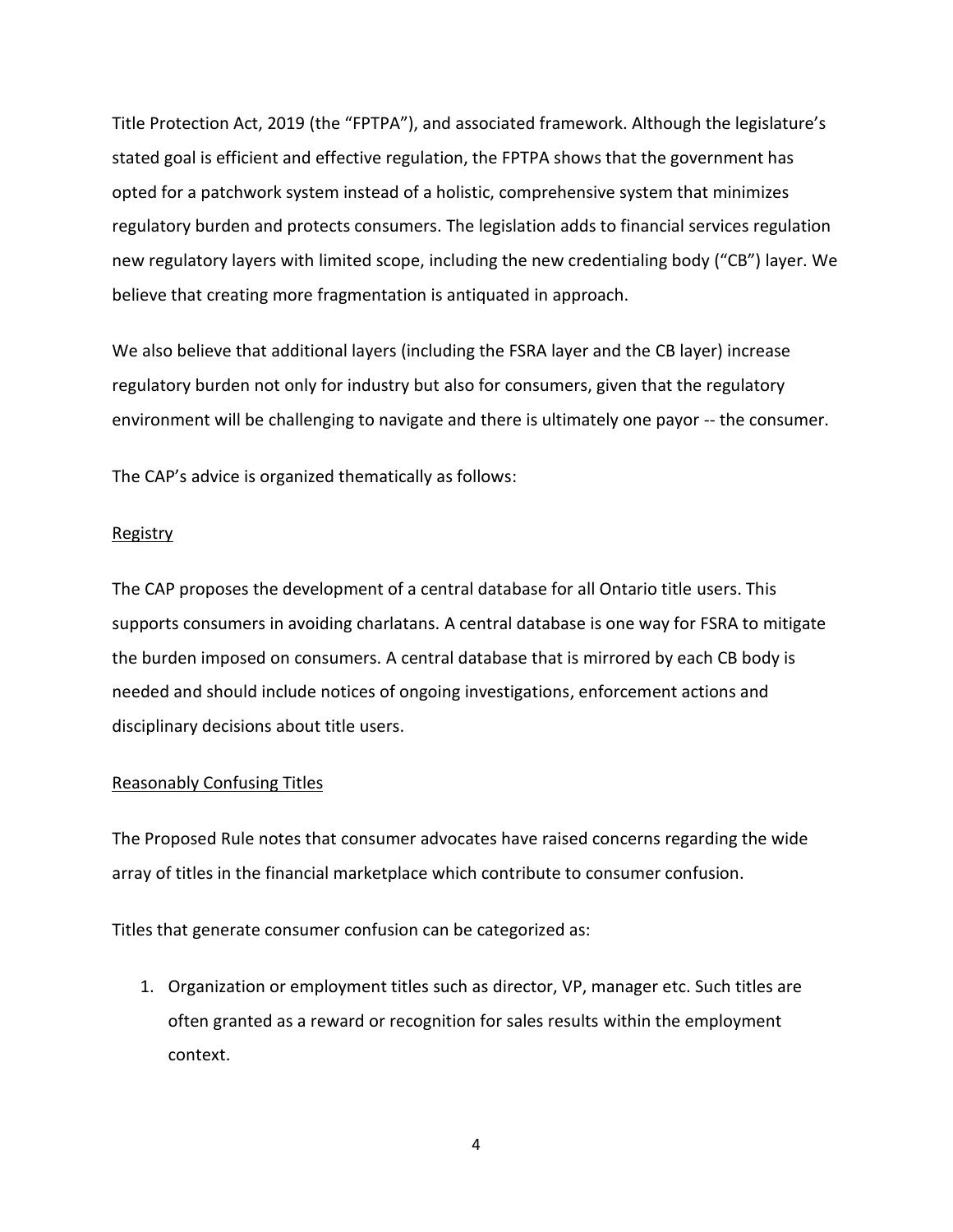- 2. Regulatory licensing titles in the securities industry, insurance and other industries.
- 3. Descriptive titles such as Financial Wealth Advisor, Retirement Advisor, Estate Planner, etc.

The FPTPA specifically addresses the third category.

In the first and third category, titles can be granted by companies without a nexus to registration, education, training or other credentials.

There are studies that have shown that Ontario consumers put trust in titles. But titles can be disconnected from the substance of a person's experience, qualifications or role. Given the consumer protection purpose of the FPTPA, we would be concerned with interpreting the "could reasonably be confused with" legislative language to only encompass abbreviations and translations. Legislative interpretation rules in Ontario provide that the legislature is deemed to have intended a meaning for legislative language. We note that there are numerous other consumer stakeholder commentators who have preferred a more prescriptive approach to the approach set out by the Ontario government in the FPTPA, such as the approach to financial planning titles adopted in Quebec which lists which titles should be considered reasonably confusing.

The CAP supports the efforts of the Ontario government and FSRA in taking this active step towards establishing a credible basis for consumer trust in title users. The legislation and framework attempts to fix the problem of misplaced trust, supporting consumer clarity and supporting assurance of quality financial services. But to appropriately protect consumers, in alignment with the legislative purpose here, the CAP urges publication of prescriptive guidance to broaden the scope of the framework to include analogous titles.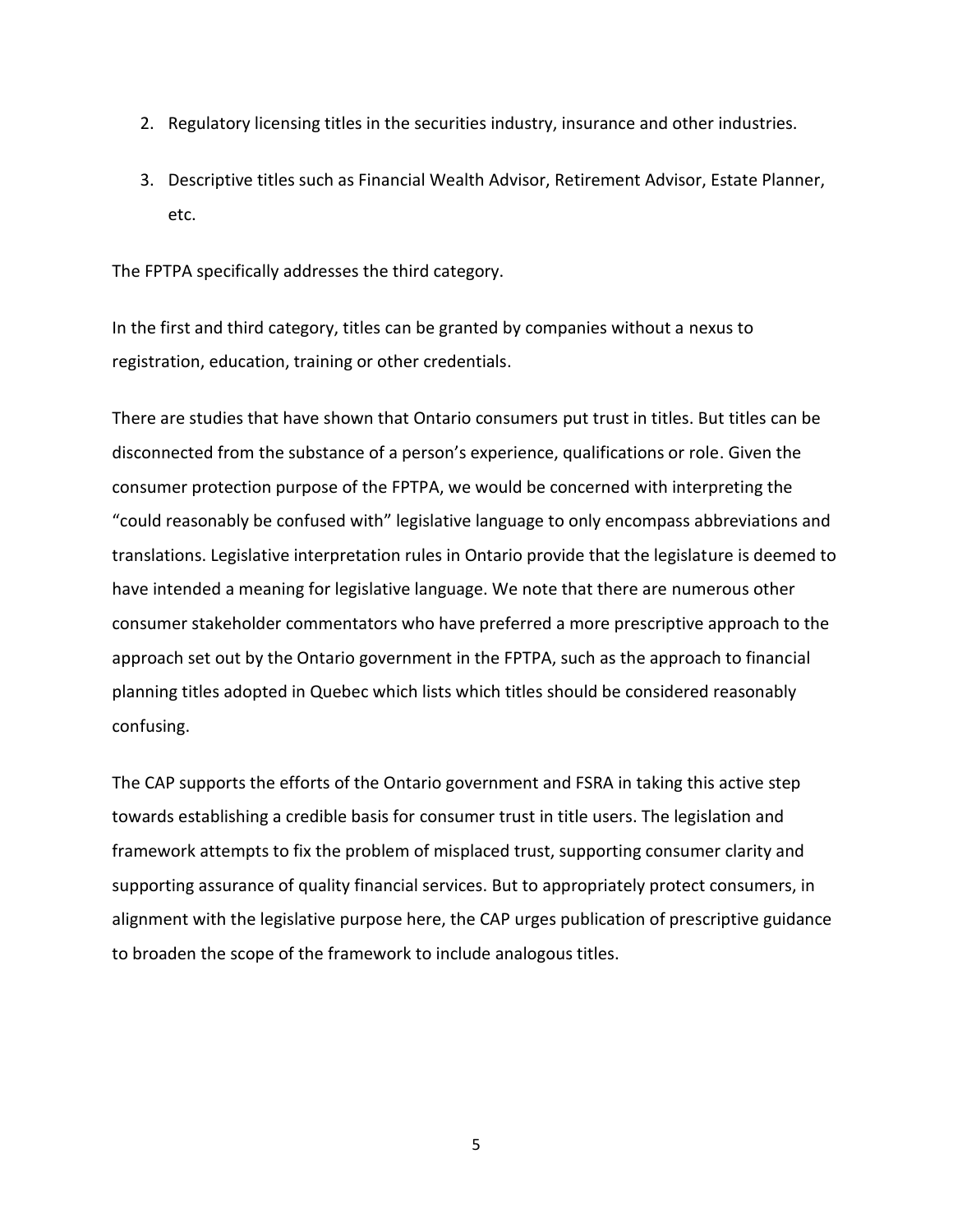# Credentialing Bodies and Substantive Regulation of Title Users

Credentialing Bodies minimum standards represent a key aspect of protections afforded to Ontario consumers. Standards required of CBs should reflect that recognition as a CB is a privilege.

In recognition of comments made elsewhere in this letter regarding the fragmented nature of financial services regulation (for example, which already even prior to the FPTPA included the various members of the CSA, IIROC, MFDA, FSRA etc.), some of our hopes or recommendations for substantive regulation of financial advisors or financial planners may fall outside of FSRA's scope and within the scope of a different regulator or regulators (such as the securities regulators). Subject to that caveat, we recommend the following criteria for either the review of credentialing bodies or for the substantive regulation of title users, as appropriate:

- A public interest mandate
- A code of conduct consistent with protection of the public and clients
- A code of ethics barring acting in cases of conflicts of interest and requiring a best interests standard
- Development of robust education requirements for product and service knowledge, and general knowledge
- Development of a candidate qualification process to ensure specific and holistic knowledge
- Development of requirements for annual and ongoing professional development
- Errors and omissions insurance maintenance requirements for candidates
- Proven and robust enforcement program record: in the absence of such qualifications they should be considered with caution
- Ongoing systemic risk assessment and reporters to relevant regulators
- Adoption of an appropriate standard of care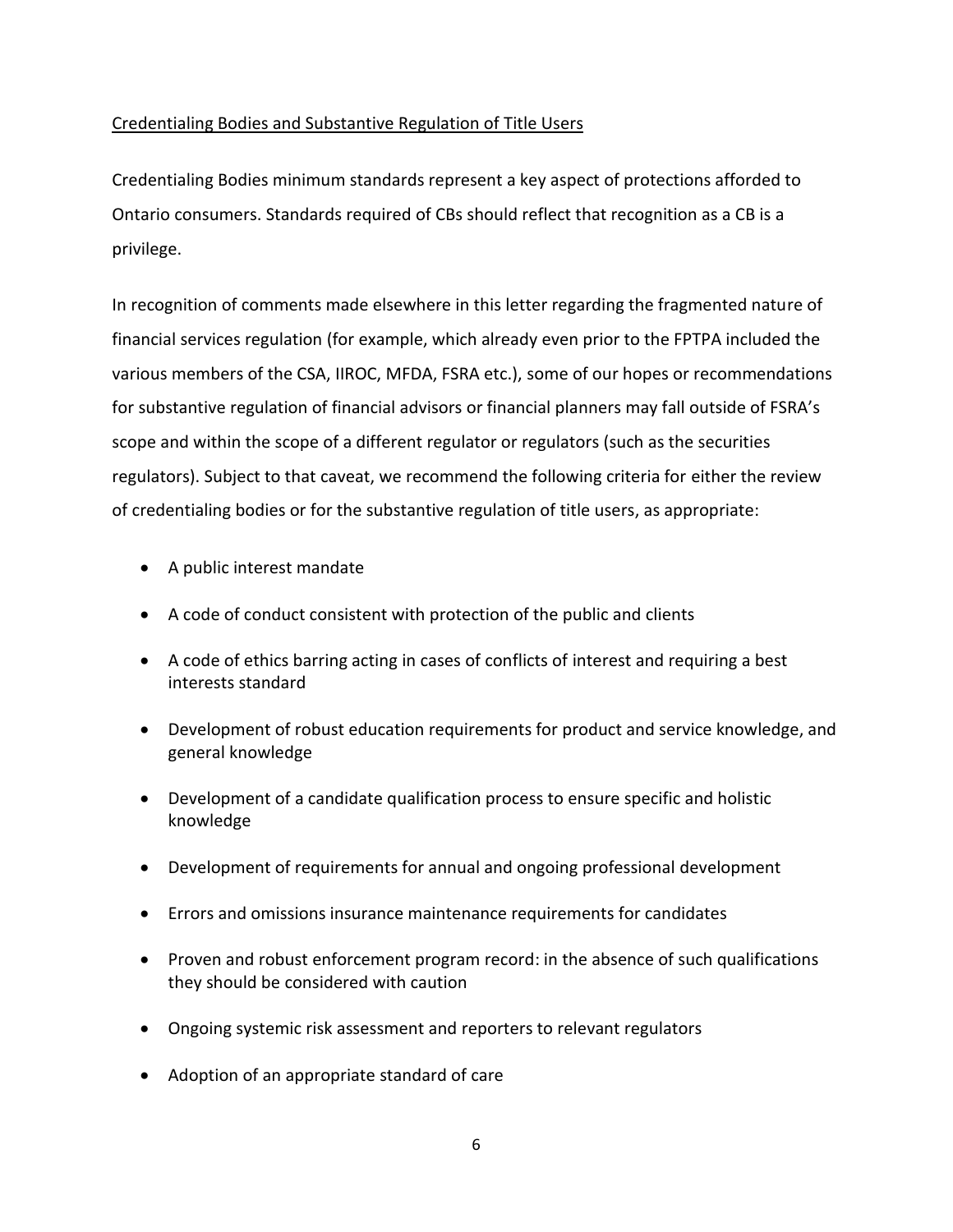• An accessible complaints handling process

We recommend that lobbying with respect to financial advice or planning activities should preclude entities from becoming an approved CB. CBs should be required to act in the best interests of Ontarians as quid pro quo for recognition as a CB. Any organization with a lobbying affiliation related directly or indirectly with FPTPA issues, or related to financial advisory or planning services, should be barred from recognition as a CB, except for some potential for specific and limited advance exemptions from such bar.

More generally, we strongly recommend that professional standards should be required of CBs. We also emphasize our recommendation that CBs should be required to prove a history of adequate standards and enforcement. Absent the foregoing, we recommend, at most, that a CB probationary period with annual reviews and opportunity for re-application be granted until their record is established.

### Monitoring of Credentialing Bodies

We urge a focus by FSRA on how it will monitor and ensure compliance by CBs with their obligations under the Proposed Rule. We believe that the Proposed Rule needs to go further to develop the details of such monitoring. We further recommend that FSRA have the right to, and engage in, auditing of CBs, to evaluate CB performance and in order to improve FSRA's oversight of CBs (including their licensing, audit and enforcement processes) on an ongoing basis.

#### Information Sharing

With the addition of CBs as a new layer in regulatory oversight, information sharing will be important. We recommend considerable transparency with respect to information sharing between and amongst FSRA, CBs and SROs, in consideration of the premise that holding a title is a privilege and not a right. We believe that transparency is a minimal requirement, in light of, or as compared to, the broader consumer protection goals. A deeper dive is required into some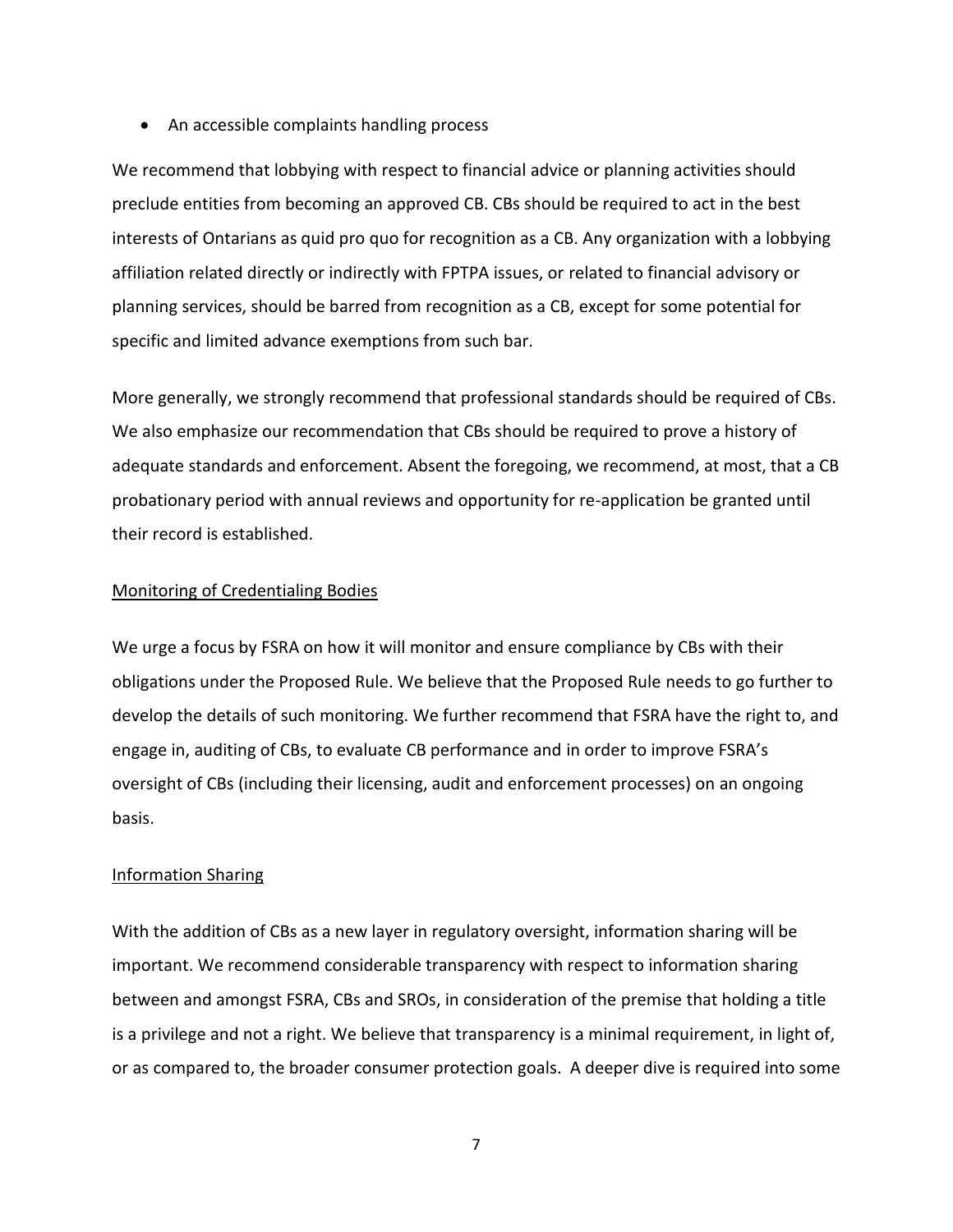of the key aspects of privacy which are raised by this matter, and CAP would welcome the opportunity to provide a further subsequent set of input on issues of privacy**.** 

#### Standard of Care

CBs with diverse standards of care can cause confusion. Other commentators who we have heard from suggest a single consistent standard across CBs. We recommend that all CBs require title user adherence to a best interest standard to behave "fairly, honest, in good faith and in the best interest of the consumer".

#### Compensation

Although not clearly within FSRA's mandate, we recommend that financial advisors and planners occupy a position of independence and we recommend a legal bar against any form of financial incentive associated with the provision of product recommendations when the financial services professional has a limited product shelf available. Bars should include tied selling.

#### Grandfathering

We agree with FSRA's current position on grandfathering. In other words, we do not recommend grandfathering and applaud FSRA in reaching the same conclusion as described in the Proposed Rule.

#### Fines

If CBs are able to levy penalties against their members, any such financial penalties should be enforceable in civil court**.** 

#### Transition Periods

Title regulation has been a regulatory priority since at least 1988 and the Acting Chair of the Ontario Securities Commission's seminal speech about *The Alphabet of Title Use.* Industry and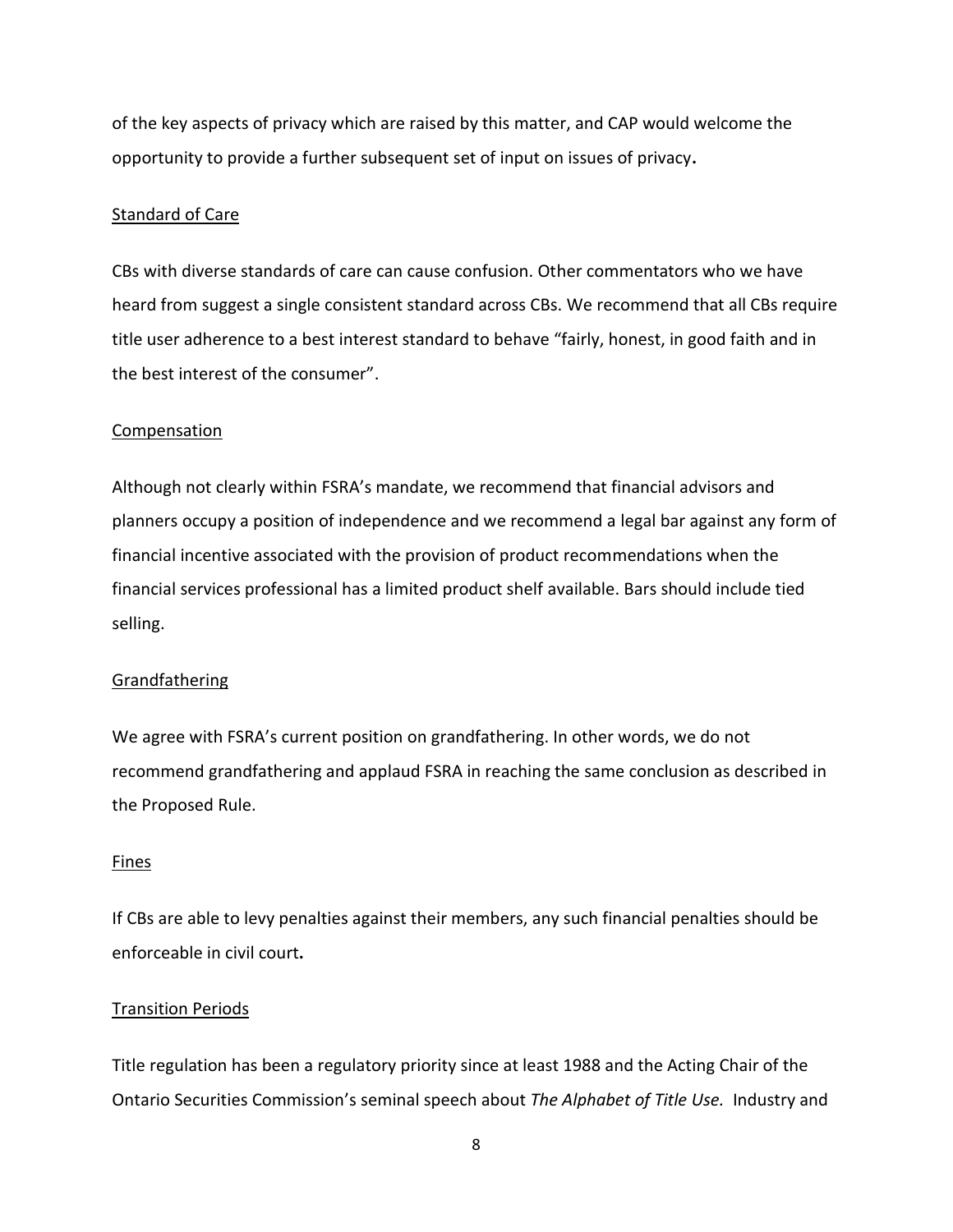individual advisors and planners have been on notice. Evidence of confirmation of notice and evidence of action include the substantial increase in applicants for the CFP designation.

Without doubt, a transition period is required. But transition periods allow the continued use of these titles by unqualified users. Continued use undermines the FPTP Act and consumer trust - the trust of Ontarians seeking financial advice and financial planning.

In our view the transitional stages are:

The first stage is from announcement of the final FPTP Framework until FSRA can reasonably receive applicants, and we propose 3 months. Given the years of advance notice that have preceded the FPTP Act and proposed framework, credible organizations have already prepared. FSRA informed the Panel that it has considered the educational, governance and enforcement requirements of organizations who may become potential applicants.

The second period commences when CBs are formally recognized. We propose a 2-month period to permit for holiday breaks.

The third period is a period for individual title users to take required steps. We propose a 2 month period to permit for holiday breaks. The third period could run consecutively with the second.

From the announcement of the framework, there should be a ban on the use of the protected titles and confusingly similar titles. However, there can be an exception for applicants who are actively engaged in obtaining credentials. For those individuals we recommend a transition time. While a 5-6-month aggregate time may be appropriate, this will have to be analysed within the context of time of commencement for this and ensure that this timing works smoothly for those in process of obtaining credentials.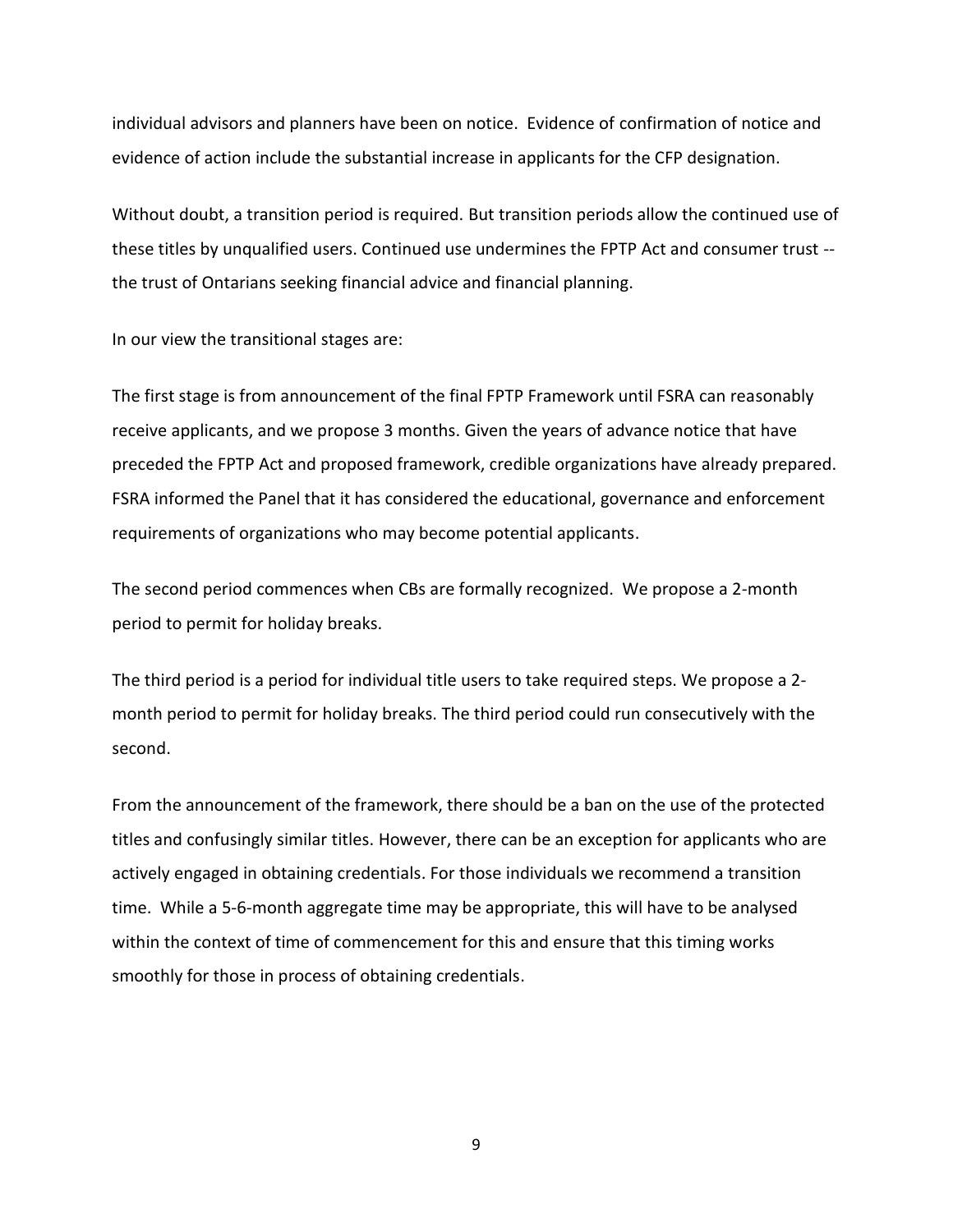# **IV. Responses to FSRA's Consultation Questions on the Proposed Rule**

# FP and FA Credentials and Competency Profiles

It is important for FSRA to establish credential criteria that support qualified financial advice and planning services for the benefit of Ontario consumers. The panel recommends that competency profiles be revised and that they should meet ISO standards. The financial planning profile should also reflect globally recognized financial planning competency profiles. We also recommend:

- Holistic and broad knowledge of strategies and products even if products actually sold reflect a limited shelf
- Standards that require disclosure when products available are not appropriate to the client
- Robust curriculum for understanding financial alternatives
- In-depth knowledge of all available products and services for financial planner credentials
- To maintain membership/ renewal, payment of fines levied by CBs should be a prerequisite

KYC training should be paramount.

# Disclosure

We recommend disclosure requirements (including those related to engagement, compensation, conflicts, CB membership and complaints). In particular, CAP believes that there be clear, frank, understandable and required disclosure by FP and FA title users about: 1) the credentials they hold, 2) how these credentials compare to other title credentials, 3) any limitations the credentials place and the impacts that this has on the end consumer, 4) a fulsome and specific discussion of their competencies and what is out of their competency as governed by the regulatory title system. We further recommend that disclosure be clear, concisely written, understandable by an average person in "plain language" (Grade 9-10).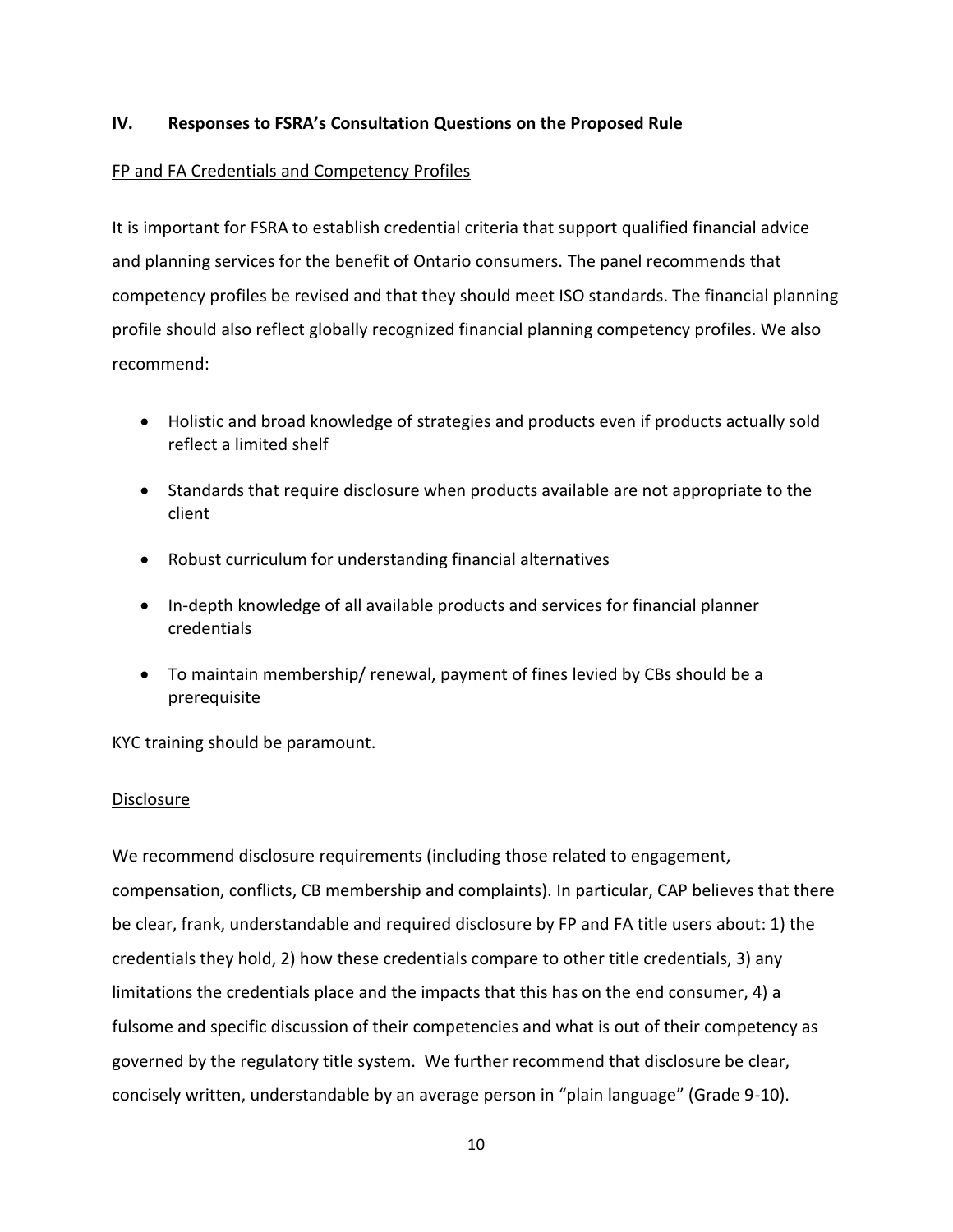Additionally, we encourage use of easy-to-understand infographics, scenarios and other mechanisms to explain the compensation process.

Separately, we strongly urge detailed disclosure in writing of compensation, including illustrations of the impact of fees on compounding. We recognize that fee disclosures may fall within the scope of another regulator's mandate, rather than FSRA's. We recommend that disclosure be clear, concisely written, understandable by an average person in "plain language" (Grade 9-10). Additionally, we encourage use of easy-to-understand infographics, scenarios and other mechanisms to explain the compensation process.

#### Exemptions

We do not recommend the granting of exemptions. We believe that for the FPTPA to be a consumer protection tool it must require reasonable standards of qualification, otherwise Ontarians could be put at risk through unearned trust in title users in inappropriate scenarios.

However, certain qualifications associated with other self-regulatory frameworks, such as the CFA, would merit review.

#### Fees and Assessments

Fees paid by potential title holders should be sufficient to fund the regulatory regime. This being said, the CAP recognizes that in a service industry, such as financial advice and financial planning, there is one payor – the consumer. Subject to meeting the public interest protections which are at the heart of the FPTP Act and FPTP Framework, all reasonable efforts should be made to minimize the costs paid by the advisors and planners. The flow-through nature of the costs to Ontario's consumers motivates this caution.